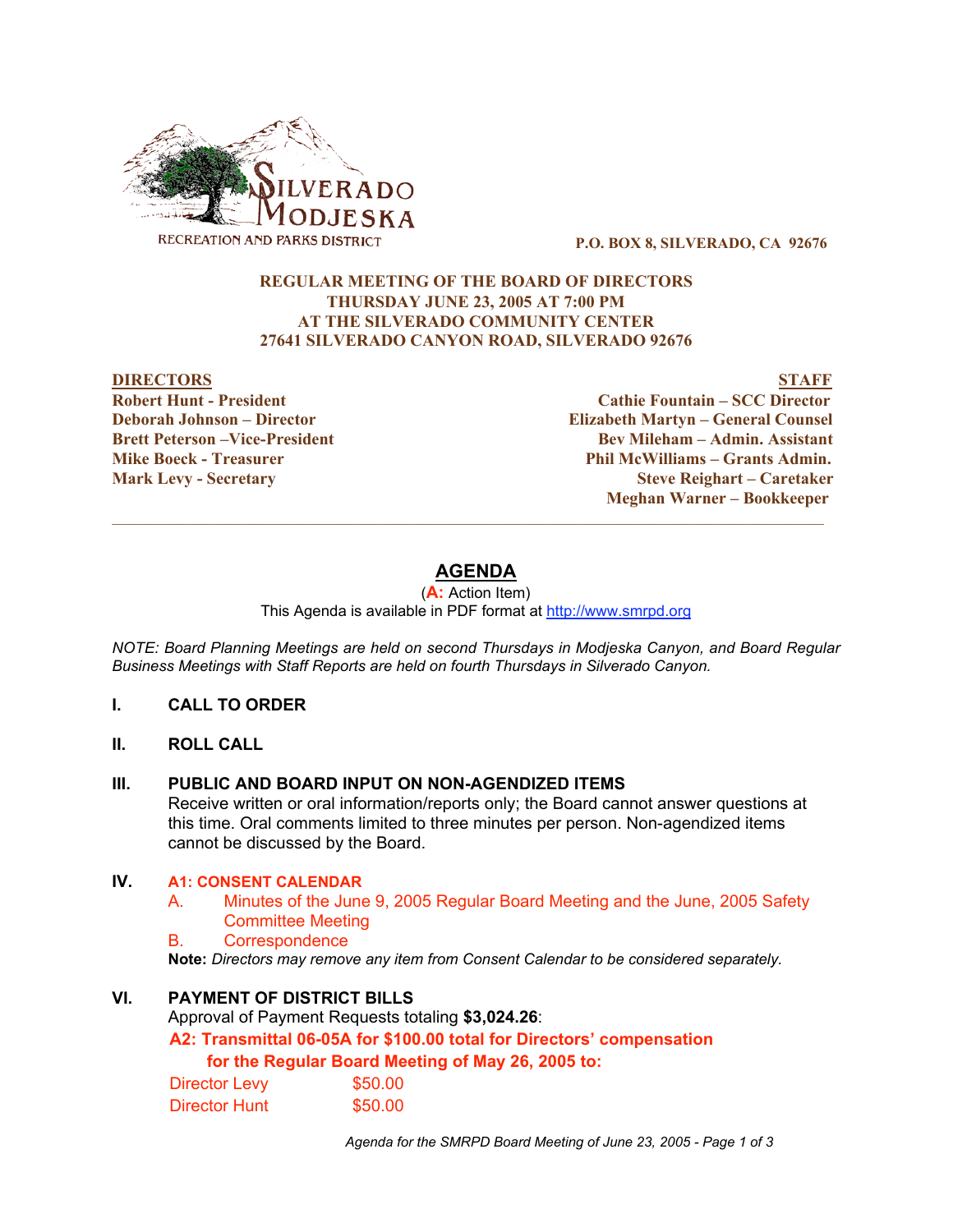## **A3: Transmittal 06-05D for \$2,924.26 total to:**

| <b>Meghan Warner</b>          |                                                         |
|-------------------------------|---------------------------------------------------------|
| (was Meghan McCauley)         | \$225.00 Invoice #05-54 (BOOKKEEPER)                    |
| <b>Home Depot</b>             | \$91.38 Invoice dated 06/05/2005                        |
| <b>Phil McWilliams</b>        | \$280.00 Invoice for 05/2005 (GRANTS ADMIN)             |
| <b>Steve Reighart</b>         | \$2,000.00 Inv. #2015, progress payment for Caretaker's |
|                               | <b>Residence Construction Contract</b>                  |
| <b>SCE</b>                    | \$324.88 Invoice dated 06/10/2005                       |
| <b>H&amp;P Fire Equipment</b> | \$3.00 Statement of 6/1/05                              |

## **VII. OTHER DISTRICT BUSINESS**

- A. Input from Silverado Children's Center Inc. regarding Silverado Children's Center takeover bid.
- B. Discuss SMRPD cooperation with HB&P on Open Space grants and perhaps other areas, as reported Bill Campbell's Third District (Supervisor's) Report of June 2, 2005, and the need for Board awareness through notice of meetings and written reports on all Committee activities conducted on behalf of the District.
- C. **A4:** Move to elevate Open Space and Trails to Standing Committee status, both to reflect current increased focus in this area, and to rectify the action of April 24, 2003 that expanded the scope of the perhaps incorrectly defined and constituted Trails "Subcommittee", and did not specifically create a Standing Committee.
- D. Discuss available funding options for Open Space activities.<br>E. **A5:** Consider request from Director Peterson to change the r
- **A5:** Consider request from Director Peterson to change the meeting time from Thursdays to resolve a personal scheduling conflict.
- F. **A6: Resolution #062305-01** to accept Letter of Engagement from Hale & Company for the FY2004-2005 District Audit.

## **VIII. SILVERADO CHILDREN'S CENTER**

- A. Report to be given by Children's Center ad hoc Committee below.
- B. Status of the memorandum of Understanding with Silverado Children's Center Inc. regarding takeover bid for Children's Center operation.

## **IX. CARETAKER'S REPORT**

A. Monthly report on facilities, safety issues, status of residence construction and other Caretaker issues.

## **X. GRANTS ADMINISTRATOR'S REPORT**

A. Monthly report on Grants and Renovation Project.

## **XI. COMMITTEES**

*NOTE: There will be no discussion of Committee issues unless specifically agendized here, or added to the Agenda by majority vote of the Board in Section III of this Agenda to address issues that require immediate attention, for reasons to be explained in the motion to add. This Committee listing shall not be used as a mechanism to discuss nonagendized topics.*

## **STANDING COMMITTEES:**

- A. RECREATION (Levy, Peterson)
	- 1. Discuss effectiveness of marquee sign, locations and range of uses.
	- 2. **A7:** Decision on including Book Club proposal in Recreation Program.
- B. FINANCE (Boeck, Johnson)